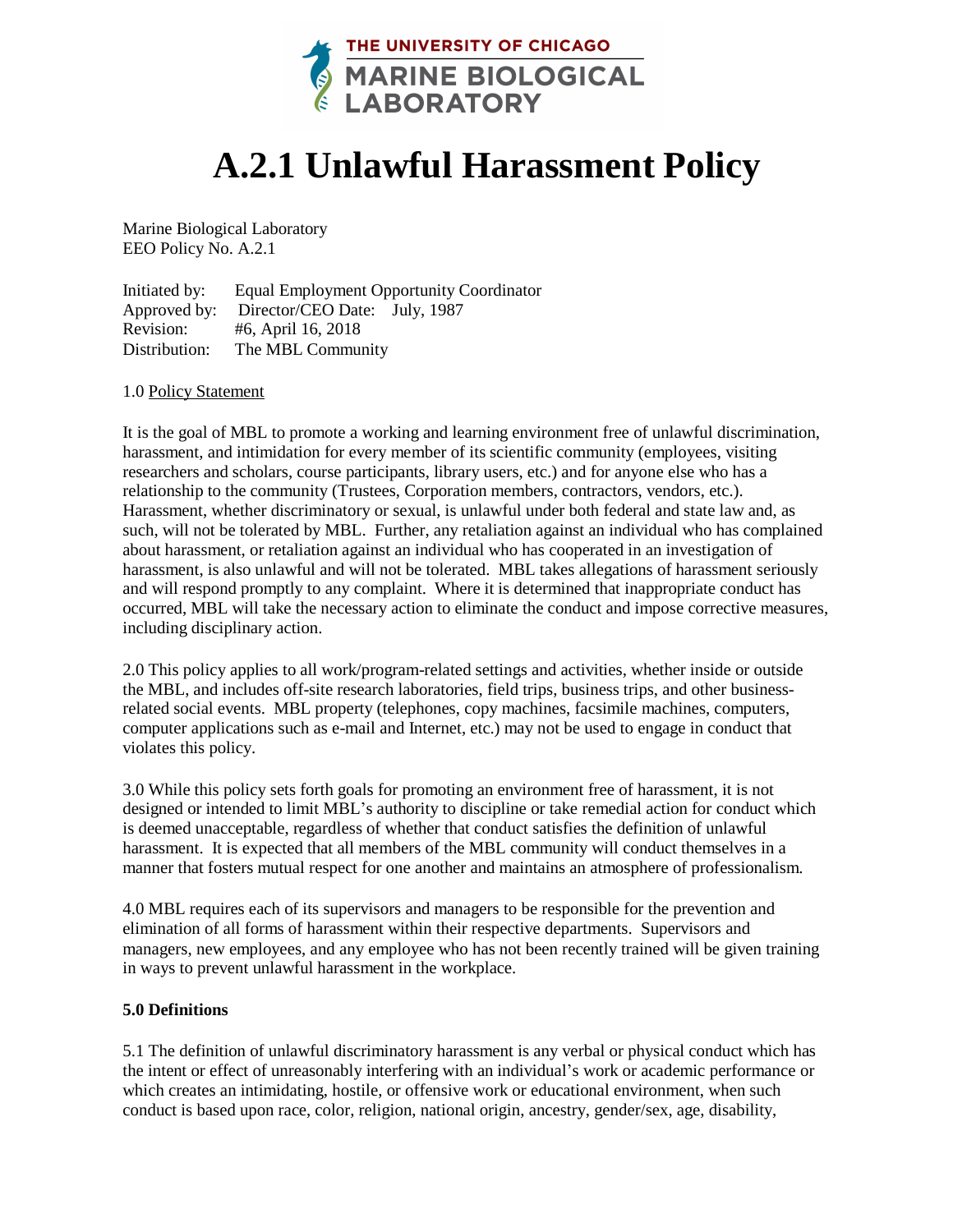sexual orientation, genetics, military status, or participation in discrimination complaint-related activities. Prohibited behavior includes slurs or other derogatory comments, objects, pictures, cartoons, or demeaning gestures connected to one's membership in a protected group.

5.2 The definition of unlawful sexual harassment is any sexual advances, requests for sexual favors, or verbal or physical conduct of a sexual nature when: (a) submission to or rejection of such advances, requests, or conduct is made either explicitly or implicitly a term or condition of employment or as a basis for employment decisions (called quid pro quo) or (b) such advances, requests, or conduct have the purpose or effect of unreasonably interfering with an individual's work performance by creating an intimidating, hostile, humiliating, or sexually offensive work environment (called hostile environment)

5.2.1 Quid pro quo sexual harassment occurs when a supervisor takes an adverse job action against an employee (such as discharge, demotion, or undesirable reassignment) because the employee refuses the supervisor's sexual advances.

5.2.2 Hostile environment sexual harassment includes, but is not limited to, unwelcome sexual advances, whether or not they involve physical touching; sexual epithets, jokes, written or oral references to sexual conduct; gossip regarding one's sex life; comments on an individual's body or sexual activity; displaying sexually suggestive objects, pictures, cartoons; unwelcome leering, whistling, brushing against someone's body; sexual gestures; suggestive or insulting comments; discussing one's

own or inquiring into another's sexual activities.

# 6.0 Complaints

Any person who believes that he or she has been unlawfully or sexually harassed should bring his or her concerns to the attention of management immediately. This can be done in writing or orally. You may report such conduct to any one of the following: your immediate supervisor, your supervisor's manager, the EEO Coordinator (Homestead 109, x7378, eeo@mbl.edu), the Human Resources Director (x7422), or to any member of management with whom you feel comfortable. These people are available to discuss any concerns you may have and to provide information to you about this policy and the complaint process.

# 7.0 Investigation

When a complaint is received, MBL will investigate the allegation in a fair and expeditious manner. The investigation will

be conducted in such a way as to maintain confidentially to the extent practicable under the circumstances. The investigation will include a private interview with the person filing the complaint and with any witnesses. The person alleged to have committed the harassment will also be interviewed. When the investigation is complete, MBL will, to the extent appropriate, inform the person filing the complaint and the person alleged to have committed the conduct of the results of the investigation.

# 8.0 Disciplinary Action

If it is determined that inappropriate conduct has occurred, MBL will act promptly to eliminate the offending conduct and, where it is appropriate, will impose disciplinary action. Resolution through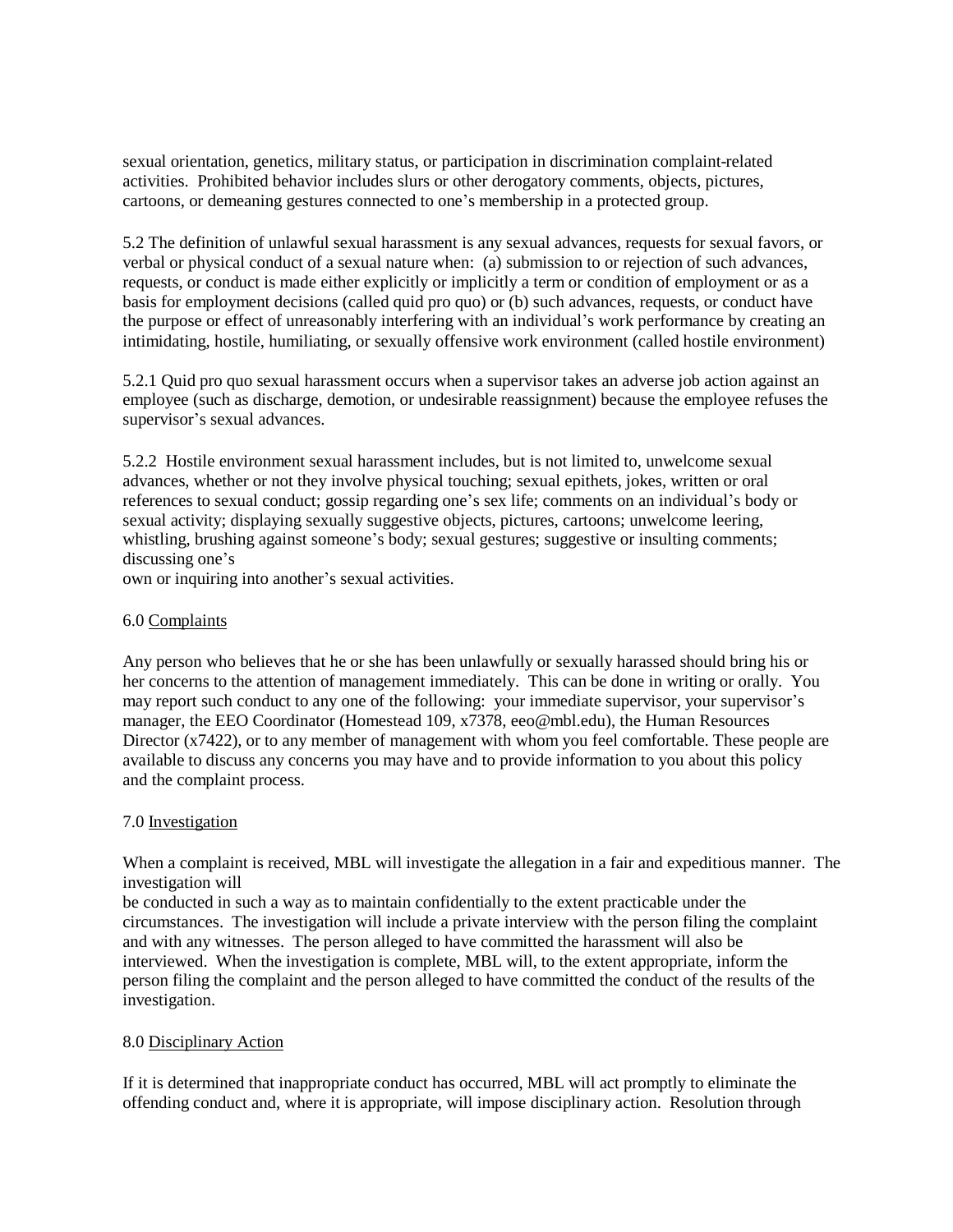informal means is encouraged and, in most instances, will be satisfactory. If more formal action is necessary this may include counseling, warnings, transfers, suspensions, reductions in pay or duties, termination of employment, and/or dismissal from the MBL community. Since retaliation is also unlawful, any such conduct will warrant disciplinary action as well.

#### 9.0 State and Federal Remedies

MBL strongly encourages anyone who believes they have been harassed to bring the matter to MBL's attention. Inquiries or concerns may also be directed to the governmental agencies responsible for the enforcement of employment discrimination laws within 300 days of an incident:

*Massachusetts Commission Against Discrimination, One Ashburton Place, Sixth Floor, Room 601, Boston, MA 02108, 617- 994-6000*

*United States Equal Employment Opportunity Commission, JFK Federal Building, 475Government Center, Boston , MA 02203 , 800-669-4000*

10.0 All members of the MBL community are expected to be aware of this policy and of the types of conduct that constitute unlawful harassment, as well as the avenues of assistance provided by MBL for addressing complaints. Compliance with this policy is a condition of each employee's employment and of each participant's status in a program.

11.0 Policy clarification and updates are available from the EEO Coordinator, 508 289-7378 or [eeo@mbl.edu](mailto:eeo@mbl.edu)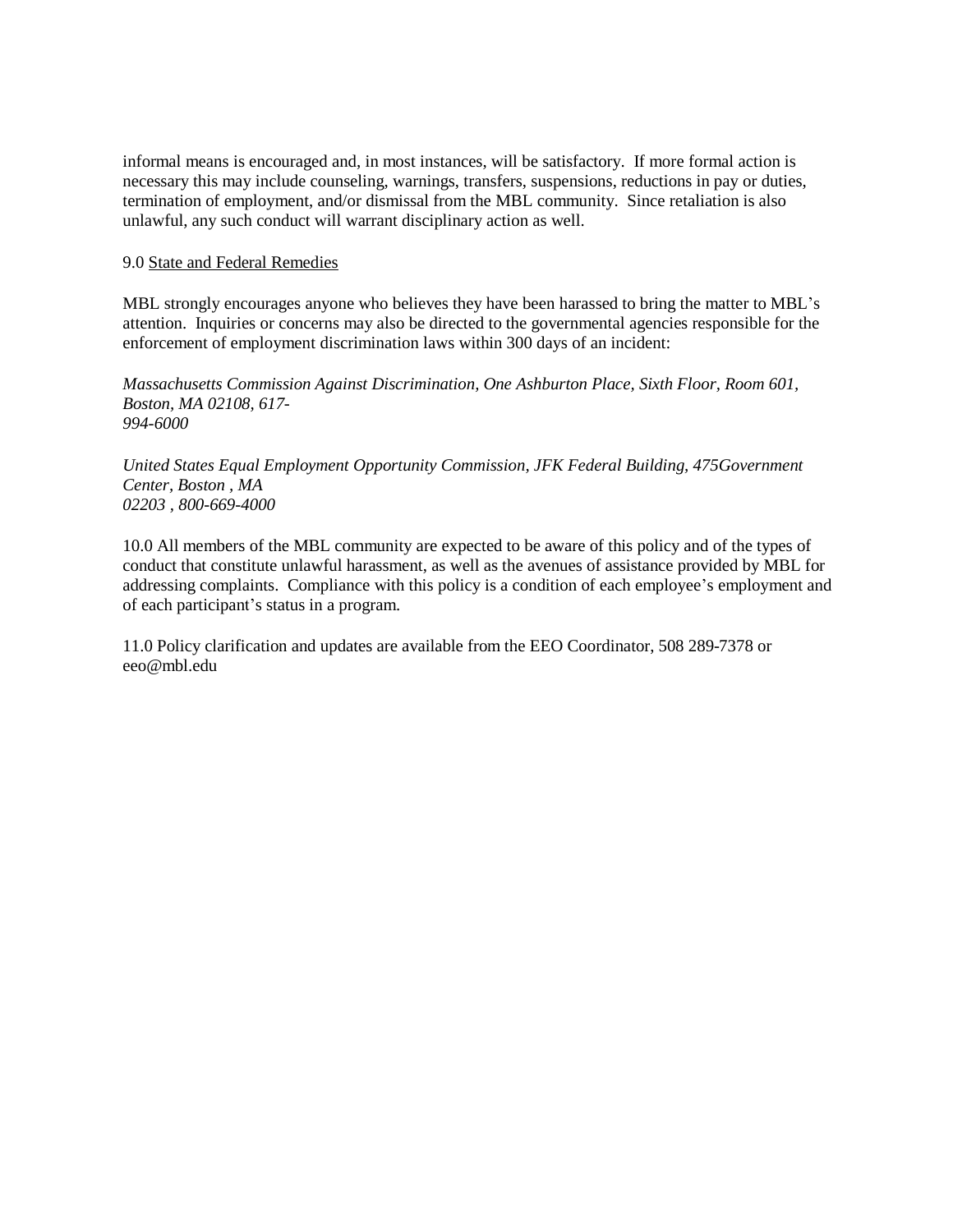# **G.1.19 Code of Conduct**

Marine Biological Laboratory Policy No. G.1.19

Initiated by: Human Resources Office Approved by: MBL Board of Trustees/Audit Committee MBL Director Date: January 19, 2006 Revision: Updated February 2013 Distribution: MBL Community

## **1.0 Policy Statement**

The Marine Biological Laboratory (MBL) is an international center for research, education, and training in biology. Founded in 1888, the MBL is the oldest private marine laboratory in the country.

The MBL has a responsibility to the international scientific community to provide leadership in all endeavors. It is committed to the promotion of the highest standards of ethics, behavior, values and goals for all of its scientific, technical, educational, and administrative operations.

This policy describes the standards of business and ethical conduct and practices the MBL expects of each officer, employee, scientific staff member, and others acting on its behalf when working for or representing the MBL, or when on MBL premises.

The quality of work and the atmosphere in which it is done is expected to be consistent with this commitment and in line with the reputation of the MBL as a leading educational and research institution. The atmosphere should be one of trust and confidence in those who act on behalf of the MBL. Community members should be able to rely on the integrity of each other.

The personal and professional conduct of everyone acting on its behalf should reflect the MBL's commitment to the fundamental principles of dignity, integrity, and respect for the law; rights, health and safety of the community and others; and should not conflict with or negatively impact their obligations to the MBL or its welfare.

#### **2.0 Standards**

No policy can set forth every applicable rule and cover every situation; however, in carrying out the organization's mission and obligations, employees should use common sense, all relevant MBL policies, all applicable local, state, and federal law, as well as laws of other countries where operations are being conducted, as sources for guidelines of ethical conduct, in;

2.1 Applicable Statutes and Regulations: MBL's commitment to integrity begins with complying with pertinent laws, rules, and regulations. The work of the MBL is heavily regulated. Non-compliance with laws and regulations can have severe adverse financial and other consequences, potentially affecting the reputation and operations of the institution. In addition, individuals can suffer similarly severe financial and reputation consequences. Everyone must understand the laws, rules, regulations, and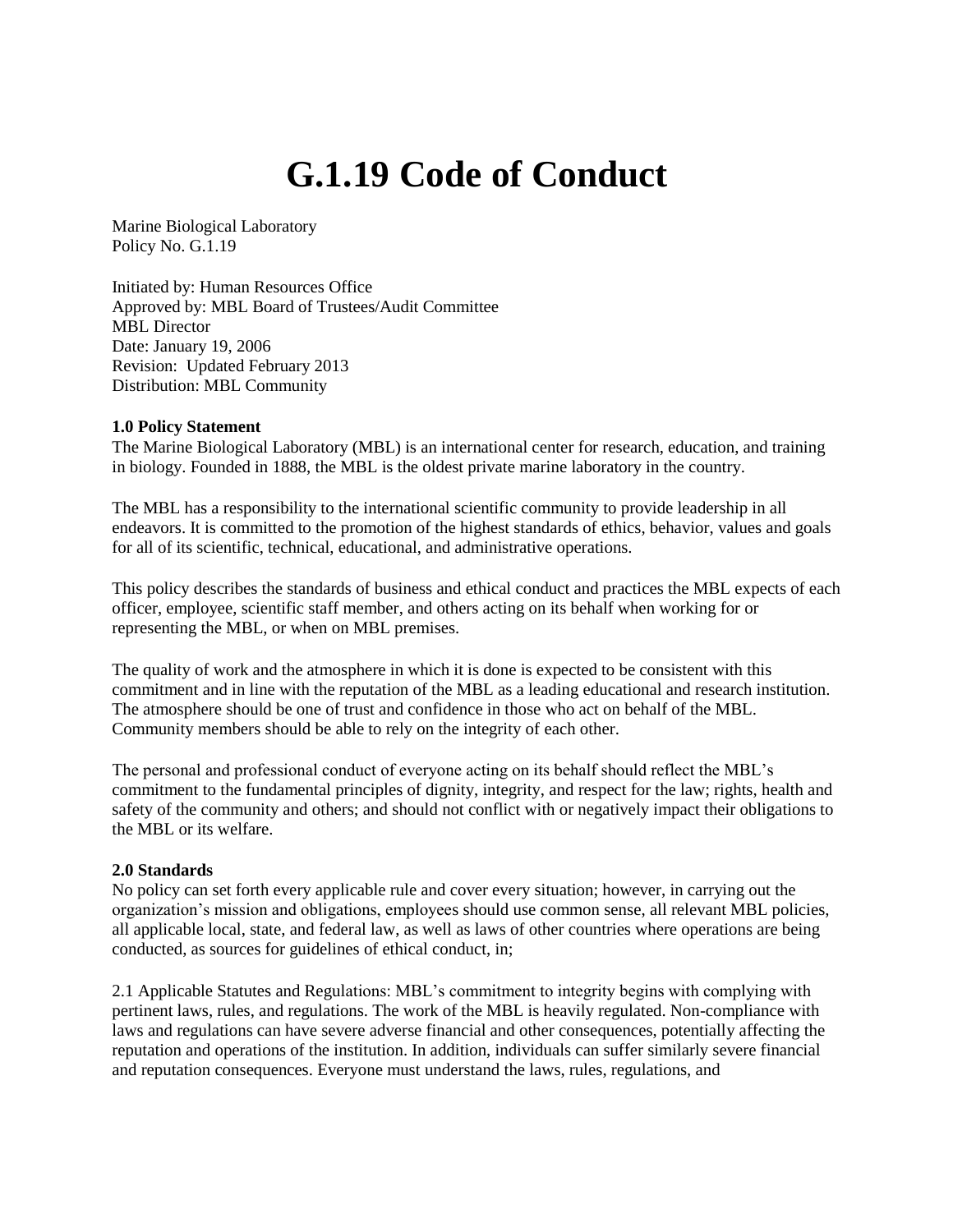MBL policies that apply to their specific roles. If you are unsure of whether a contemplated action is permitted by law or MBL policy, advice should first be sought from the appropriate resource expert listed in Addendum A before taking action.

Everyone is responsible within his or her scope of work for preventing violations of law and for speaking up if possible violations are observed.

2.2 Existing MBL Policies: In many cases, the MBL expects more than mere compliance with applicable law, and so our policies may contain expectations of conduct not necessarily exclusively grounded in legal requirements. All MBL policies are listed in Addendum B to this policy. Some of these represent internal policies or control procedures and are not necessarily compliance policies. Nevertheless, all members of the MBL community should become familiar with the policies related to their scope of work, particularly those relevant to compliance issues. Existing policies may be updated, revised or deleted from or added to from time to time. The Human Resources office coordinates the maintenance of all MBL policies. Copies of current policies may be accessed internally on the Human Resources web-page on the MBL web-site or obtained from any supervisor, the Grass Reading Room of the MBLWHOI Library or Human Resources office in the Homestead Building.

2.3 Conflicts of Interest: The complex relationships among government, industry, research institutions, and researchers, as well as the demands of commerce necessitate the establishment of guidelines for Trustees, Officers, and scientific & administrative staff regarding conflict of interest in carrying out their duties and obligations. These guidelines have both ethical and legal (federal and state) bases. Generally these guidelines call for disclosure of any situation that could reasonably be considered or even have the appearance of a conflict of interest. Also the interests of the MBL always take precedence. MBL has established policies to assist Trustees and staff in identifying conflicts that might arise and the reporting mechanisms for these conflicts. Reference MBL polices [A.1.6 Trustee Conflict of Interest](https://www.mbl.edu/policies/trustee-conflict-of-interest-policy/) and K.1.3 Conflict of Interest Policy.

2.4 Scientific Integrity: Any action or conduct on the part of its staff or personnel or those engaged in MBL-sponsored activities that would compromise scientific integrity is against policy. Specifically, a compromise of scientific integrity—also referred to as "misconduct in science"— means fabrication or falsification of data or other documentation, plagiarism, or other unethical practices that seriously deviate from those practices that are commonly accepted within the scientific community for proposing, conducting or reporting research. Honest error or honest differences in interpretations or judgments of data does not constitute a compromise of scientific integrity. Guidelines on Scientific Integrity are found in MBL policy K.1.2 Scientific Integrity.

2.5 Stewardship of Property and Funds: Resources and records, including time, intellectual property, material, equipment and information, are provided for MBL business use. Nonetheless, occasional personal use is permissible as long as it does not affect job performance or cause a disruption to the workplace.

Employees and those who represent MBL are trusted to behave responsibly and use good judgment to conserve institutional resources. Managers are responsible for the resources assigned to their departments and are empowered to resolve issues concerning their proper use.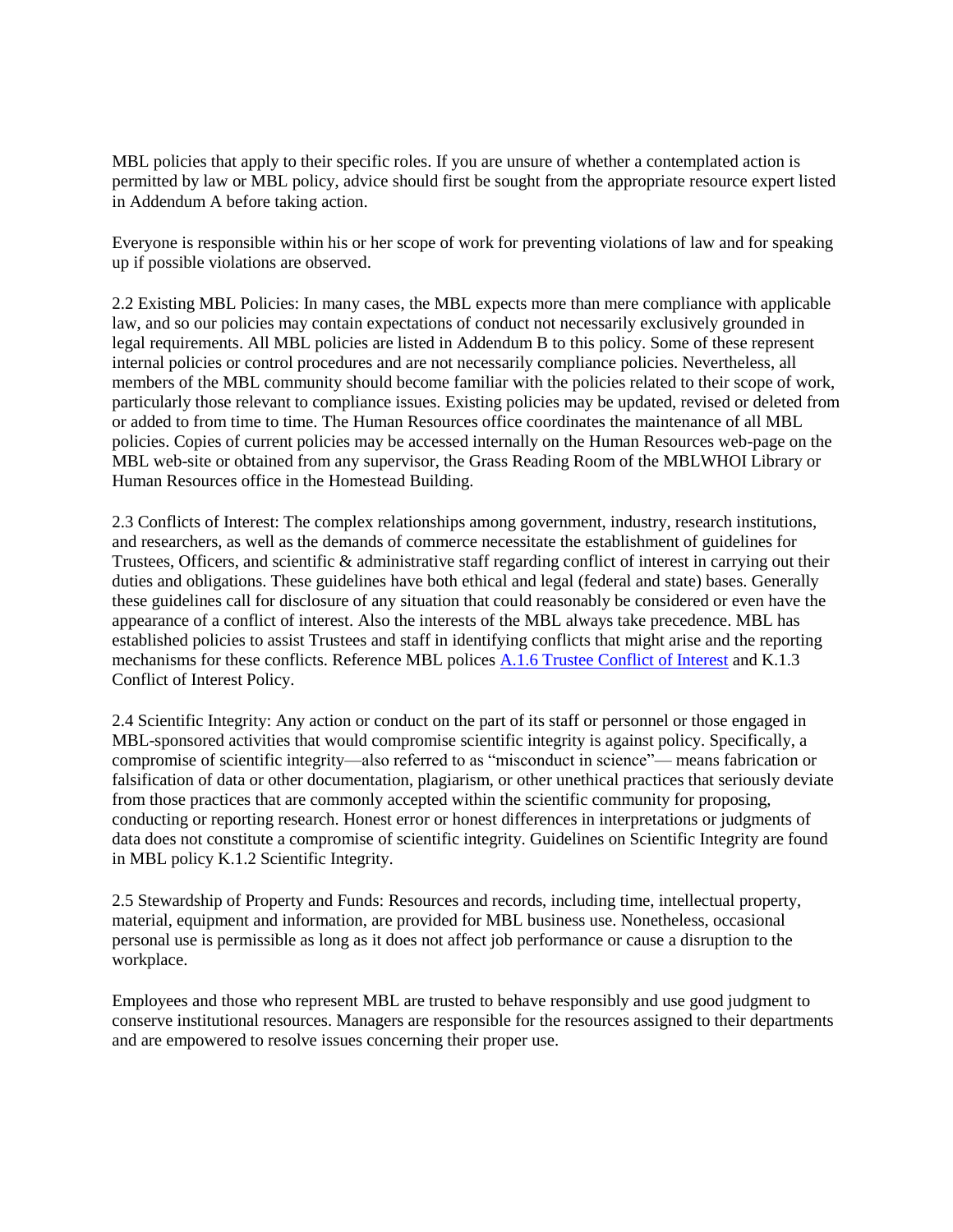Generally, use of MBL equipment such as computers, copiers and fax machines in the conduct of an outside business or in support of any religious, political or other outside daily activity is not appropriate. Questions about the proper use of company resources should be directed to individual managers.

The MBL wishes to foster new knowledge and secure the benefits for the long-term health of the institution. At the same time there is an obligation to keep MBL information confidential as well as the confidential information shared with the MBL community by other institutions. As a result steps to safeguard the intellectual property of the MBL are also necessary. Guidelines for this are found in MBL policy K.1.1 Intellectual Property Policy and Procedures.

2.6 Recording, Allocating, and Charging Costs and Efforts: The accuracy and reliability of financial and effort reports is of utmost importance to the business operations of the institution. At all times, staff must record, allocate, and charge costs & effort accurately and maintain supporting documentation as required by established policies and procedures. Guidelines are found in MBL policy E.1 Grants Accounting, Policies and Procedures Manual.

2.7 Internal Controls: Internal controls provide the keystone of sound business practices. These controls include adequate segregation of duties, diligent application of preventive and detective control systems, and conscientious compliance with authorization, reporting, and other established processes. Internal controls are critical to ensuring efficient operations, responsible financial management, accurate financial reporting, careful protections of assets, and satisfactory compliance with applicable laws and regulations.

2.8 Mutual Respect for Others: The MBL is committed to recognizing and acknowledging the dignity of its workers and visitors. As a result discrimination or harassment along sexual, racial, political, or religious lines has no place in our community. Guidelines regarding this are found in the MBL policies A.2 EEO Policies.

# **3.0 Obligation to Report Suspected Violations**

It is the obligation of all members of the MBL community to exercise sound judgment and seek advice when appropriate, and report any concerns or complaints regarding what they see as violations of law, ethical standards, or MBL policies. Members of the MBL community may choose to seek advice, express concerns, or report suspected violations regarding ethical conduct, legal requirements or MBL policy by contacting either their immediate manager, a department head, the Human Resources Office, or the Compliance Coordinator. Several MBL policies list appropriate reporting mechanisms in the context of each policy. Additionally, Addendum A provides a list of responsible persons/departments for a variety of questions/issues that might arise.

3.1 If it is not clear to whom a question or concern should be directed, the Human Resources office is readily available for consultation.

3.2 If a material violation of MBL policy or a law/regulation is suspected, it should be reported, referencing the guidelines in MBL policy G.1.20 Allegations of Misconduct. Please keep in mind that it is not appropriate for employees to undertake their own investigation of concerns. Their obligation is to raise the concern appropriately.

3.3 Reporting individuals can be assured that there will be no reprisals or retaliation of any kind for reporting any type of suspected problem or possible violation if the report is made in good faith.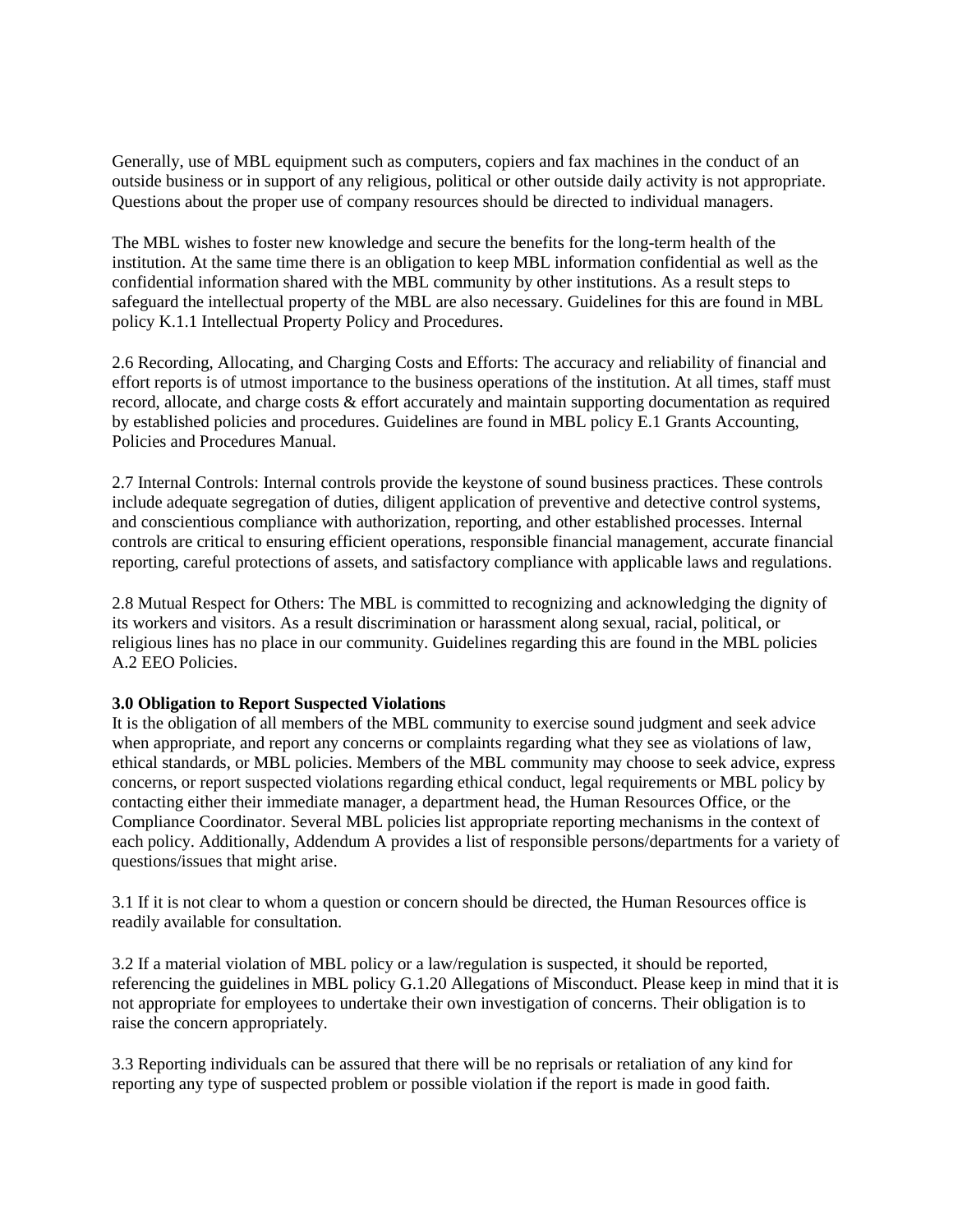3.4 The Compliance Coordinator will oversee an independent investigation of the suspected violations of law and any resulting corrective action that may be deemed necessary.

# **4.0 Media Contact**

The MBL is a high-profile organization in our community, and from time to time, employees may be approached by reporters and other members of the media. To ensure that we speak with one voice and provide accurate information about the MBL, all media inquiries should be directed to the Director of Communications. No one may communicate with the media or issue a press release without first consulting with the Director of Communications.

## **5.0 Reputation Risk**

When not on MBL premises or representing the MBL, the personal conduct of its officers, employees, scientific or administrative staff and others acting on the MBL's behalf is his or her own to regulate. However, if such a member of the MBL community engages in behavior that discredits the MBL, it may be appropriate to review that individual's responsibilities at the MBL. Any such review will be conducted by the Director of Human Resources at the request of a department head or manager. The Director of Human Resources will make a report of findings and any recommendation to the MBL Director and Audit Committee.

## **6.0 Consequences of Violation**

MBL takes seriously the standards set forth in this Code of Ethical Conduct. Failure to adhere to professional and ethical standards of conduct, or engaging in behavior contrary to the interests of the MBL or that interfere improperly with the rights of other persons, their property, or the rights/property of the MBL may be subject to disciplinary action up to and including discharge.

# **7.0 Policy Clarification and Updates**

Policy clarification and updates are available from the Human Resources Office. The MBL reserves the right to amend this and any underlying policy at anytime. Also note that this does not represent an employment contract between the MBL and any Trustee, Officer, or employee. Any exceptions to this policy must be approved by the Audit Committee.